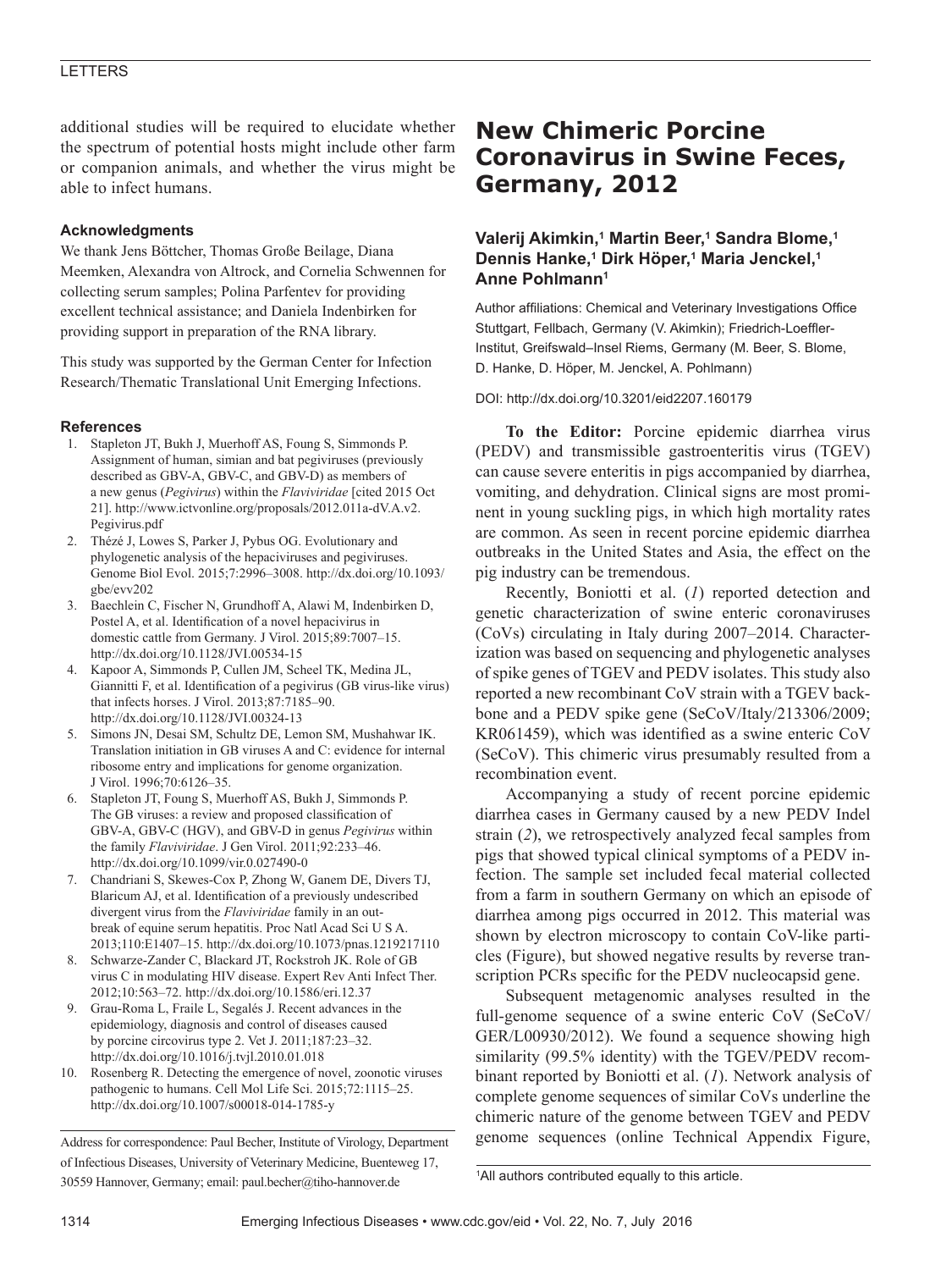

**Figure.** Electron micrograph of a new chimeric swine enteric coronavirus (SeCoV/GER/L00930/2012), Germany, 2012. Scale bar indicates 100 nm.

panel A, http://wwwnc.cdc.gov/EID/article/22/7/16-0179- Techapp1.pdf). The chimeric nature of the virus strain was confirmed by RT-PCR with primers spanning possible recombination sites and analysis of overlapping reads from next-generation sequencing.

Annotation of the sequence of SeCoV/GER/ L00930/2012 performed on the basis of SeCoV/ Italy/213306/2009 identified a similar putative coding sequence with a TGEV backbone and a spike coding sequence similar to that for PEDV (online Technical Appendix panel B). Downstream of the spike protein–coding open reading frame (ORF), an additional hypothetical ORF was identified in both SeCoV sequences. The coded amino acid sequences (27 aa in the virus from Germany and 30 aa in the virus from Italy) resembled an N- and C-terminally truncated TGEV nonstructural protein 3a. The difference of 3 aa between the 2 strains is the result of a 10-bp deletion at the 3′-end of the hypothetical ORF, which shifted the stop 3 codons to the 5′- end (online Technical Appendix Figure, panel B) in SeCoV/GER/L00930/2012. This deletion is apparently located within the potential 3′ recombination site (online Technical Appendix Figure, panel B).

It is tempting to speculate that SeCoV/Italy/213306/2009 is a precursor of SeCoV/GER/L00930/ 2012, and that other members of this novel genotype are still undetected. These viruses might be targets of secondary mutation and recombination events. Therefore, more chimeric CoVs should be identified to determine the potential origin of the recombination event.

In conclusion, we detected an enteric CoV that resembled the TGEV/PEDV chimeric virus reported by Boniotti et al. (*1*). Although these findings support the notion that CoV genomes are subject to mutations and recombination

events, problems in disease diagnosis can be foreseen. In countries where porcine epidemic diarrhea, transmissible gastroenteritis, or both of these diseases are reportable, correct diagnosis and reporting might be difficult. Thus, diagnosticians should be aware of possible recombinants of swine CoVs. Diagnostic problems can be prevented by use of a double-check strategy with techniques specific for different genome regions. Apart from diagnostic obstacles, the effect of virus recombinations in terms of virulence and organ tropism is unknown and needs further investigations.

#### **References**

- 1. Boniotti MB, Papetti A, Lavazza A, Alborali G, Sozzi E, Chiapponi C, et al. Porcine epidemic diarrhea virus and discovery of a recombinant swine enteric coronavirus, Italy. Emerg Infect Dis. 2016;22:83–7. http://dx.doi.org/10.3201/eid2201.150544
- 2. Hanke D, Jenckel M, Petrov A, Ritzmann M, Stadler J, Akimkin V, et al. Comparison of porcine epidemic diarrhea viruses from Germany and the United States, 2014. Emerg Infect Dis. 2015;21:493–6.

Address for correspondence: Martin Beer, Friedrich-Loeffler-Institut, Institute of Diagnostic Virology, Suedufer 10, 17493 Greifswald–Insel Riems, Germany; email: martin.beer@fli.bund.de

# **Colistin-Resistant**  *mcr-1***–Positive Pathogenic**  *Escherichia coli* **in Swine, Japan, 2007–2014**

## **Masahiro Kusumoto, Yoshitoshi Ogura, Yasuhiro Gotoh, Taketoshi Iwata, Tetsuya Hayashi, Masato Akiba**

Author affiliations: National Institute of Animal Health, National Agriculture and Food Research Organization, Ibaraki, Japan (M. Kusumoto, T. Iwata, M. Akiba); Kyushu University, Fukuoka, Japan (Y. Ogura, T. Hayashi); University of Miyazaki, Miyazaki, Japan (Y. Gotoh); Osaka Prefecture University, Osaka, Japan (M. Akiba)

#### DOI: http://dx.doi.org/10.3201/eid2207.160234

**To the Editor:** Colistin is an old-generation antimicrobial agent; however, because it is one of the few agents that remain effective against multidrug-resistant gram-negative bacteria (e.g., carbapenem-resistant *Pseudomonas aeruginosa* and *Enterobacteriaceae*), its clinical usefulness is being increasingly recognized (*1*). Previous reports have described the mechanisms of colistin resistance (*2*) as being chromosomally mediated and not associated with horizontal gene transfer. However, from 2011 through 2014, a plasmid-encoded colistin-resistance gene, *mcr-1*, was identified in colistin-resistant *Escherichia coli* isolated in